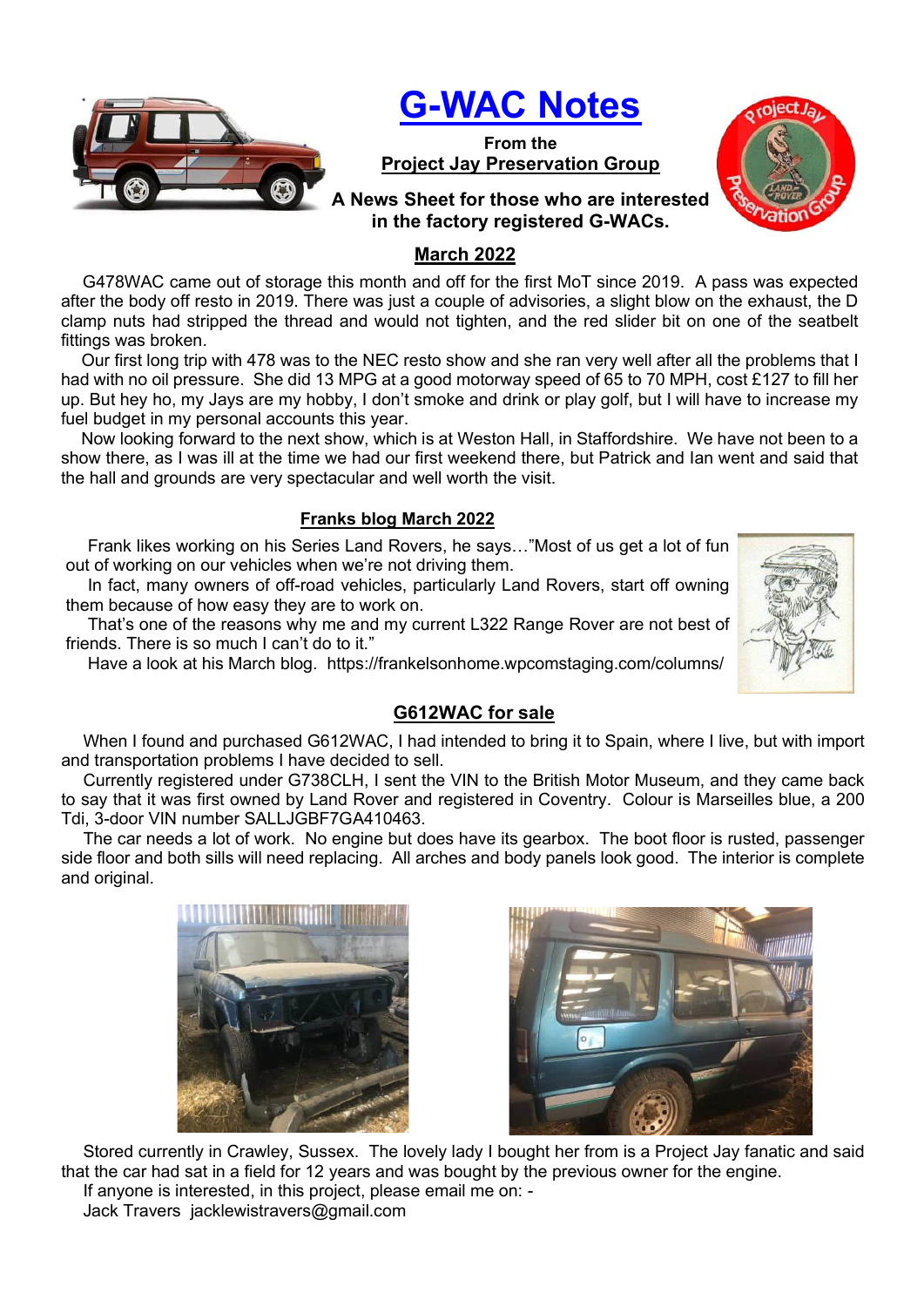### The Practical Classics Classic Car and Restoration Show at the NEC Birmingham

We were looking forward to the first show of the year at the NEC, and after all the problems thar we had encountered with the oil pressure, or lack of, on G478WAC, (a story for Roy to relate sometime) we decided to give her a run to the show, her first outing since November 2019.

Set up day is always on a Thursday for the three-day show, and the arrival at the NEC Lorry Park N11, to await our turn to proceed to Hall 5, was accomplished in just under three hours. By 1.00 pm we were greeted by Ian, Patrick, and Julian at our allocated stand number 5-360.. The CVC contingent were on the adjacent stand.

Ian was not able to bring his Jay to show but was in charge of the stand and had six volunteers to show their Jays. Unfortunately two owners were not PJPG members, so the final plan was for, Julian, Patrick, Peter, and us to show.

Initially we thought that we could accommodate five Jays but decided it would look too much like a car park and settled for four. Unfortunately, Peter had last minute problems and could not come, so we settled for three exhibits



Three turned out to be exactly right, because at these indoor shows we are always short of space, which restricts us from opening doors to show the visitors round the interior. Ian positioned the three Jays symmetrically with G526WAC and G601WAC flanked by G478WAC.

Even the children enjoy the Jay experience.



hotel. We usually stay at the Premier Inn in central Solihull, much cheaper that the NEC hotels, and they do breakfast and dinner on the premises. Patrick normally stays at the Premier too but was too late to book accommodation and so had booked into a NEC hotel.

Ian offered to drop Roy and myself at the hotel, so by 4.0 pm we were settled in and had a table booked for dinner at 6.30 pm.

Julian lives in Solihull and collected us from the hotel Friday morning and dropped us off at the NEC. With a steady stream of visors to our stand duting th day, we were kept busy answering questions about our exhibits, and the significance of the G-WAC registration numbers.

On Saturday Ian had traveled from home early and collected us from the hotel at 8.15 am. We were very pleased to see Pam arrive too, as with only three members present, we would have been a little short of staff to 'meet and greet' the visitors.

Sunday was another busy day and with the loss of Pam and Ian, we were on our feet all day. The time to break down the stand was 5.00 pm and by 5.30 pm we were on our way home on the M42.



After a only a few miles, 478 decided to throw the alternator belt off. Dan Clark had warned Roy that the incorrect belt had been fitted, but Roy had not changed it for the correct one. We stopped at the Tamworth services and decided to book B&B for the night.

We had a spare belt of the correct dimensions, but no tools, so the AA was called to fit it for us and we were on our way home at about 9.30 am. Arriving home about 12.15 pm, Patrick came later to return 526 and collect his V8.

A great show again after the break due to covid, and our first weekend away for some time.

We are looking forward to our next show, which will be a much more relaxed event at Western Park, Shropshire, on the Easter weekend 17th-18th April. Western Park is a family friendly place, so If you are free that weekend do come and visit us.

Daphne

With the three exhibits and the gazebo set up by mid-afternoon Thursday, it was time to book into our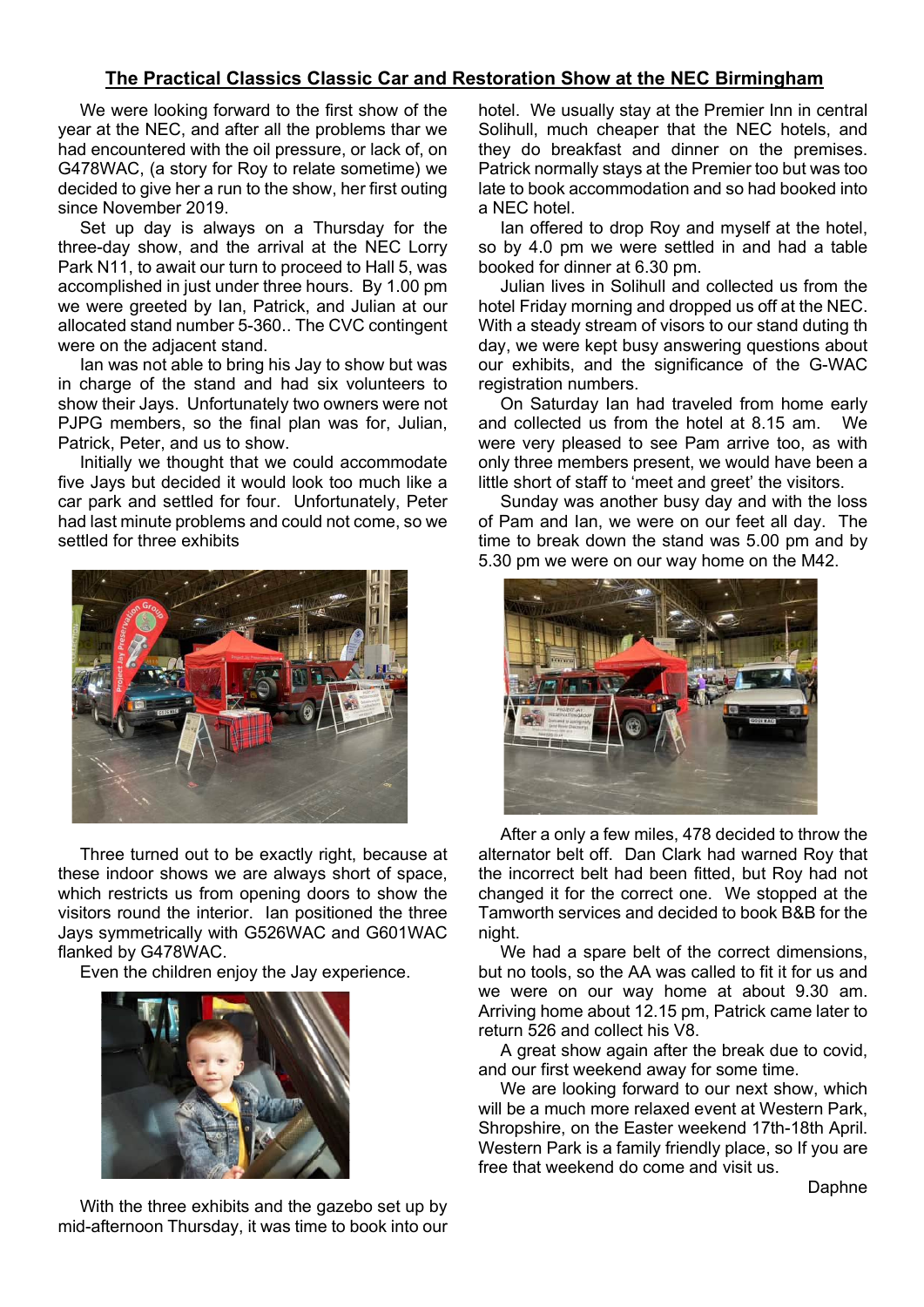#### Events

 Showing our Jays at classic car shows is our hobby, and getting them to shows is part of the enjoyment. For the popular main Land Rover shows, which are listed on our website, we have space already booked for a club stand, but space at some smaller local shows have also been booked.

| 2nd May.     | Ripley Castle, Ripley, Harrogate, North Yorkshire. HG3 3EA               |
|--------------|--------------------------------------------------------------------------|
| 19th June.   | Father's Day Motor Show at Castle Howard, The Stray, York. YO60 7DA      |
| 17th July.   | Wentworth Woodhouse, Wentworth, Rotherham, South Yorkshire, S62 7TQ      |
| 24th July.   | Classic Car Gathering, Ripon Racecourse, Ripon, North Yorkshire HG4 1UG, |
| 7th August.  | Lytham Hall, Ballam Rd, Lytham Lancashire FY8 4JX                        |
| 14th August. | Tynedale Park, Corbridge, Northumberland. NE45 5AY.                      |
| 28th August. | Ripon Racecourse, Boroughbridge Rd, North Yorkshire, Ripon HG4 1UG       |
| 29th August. | Ripley Castle, Ripley, Harrogate, North Yorkshire. HG3 3EA               |
|              | 4th September. Hoghton Tower, Hoghton, Nr Preston, Lancashire. PR5 0SH   |

 If you are a paid up member of the PJPG and would like to put your Jay on our club stand, please email me berrypatrick22@gmail.com or events@pjpg.co.uk or message/phone/text 07894 090 514

Patrick

#### Jay headlight boxes

The main suppliers of front-end replacement panels for the DI are for the 300 shape, therefore the headlight panels are incorrect for the Jay headlights.



Atkinson Bespoke Engineering of www.atkinsonbespokeengineering.com are now producing them. They will supply them welded up as a complete lightbox or as separate parts.

Bespoke also produce the rear disc brake shields, the wide one, and inner wing panels. The three-door rear quarter widow rubber seals are also in stock.

Give Paul a call at Bespoke for more details.

0121 559 5255. paul@atkinsonbespokeengineering.com

#### Weston Park 17th–18th April

Come and join us at Weston Park and enjoy woodland walks, soaking up the fresh air, taking in breath-taking views and strolling through the gorgeous gardens surrounding the House. And have a look at our Jays of course.

The Woodland Adventure Playground is a firm family favourite, packed full of equipment including log swings, climbing walls, slide, trampolines and one of the country's longest double zip wires.

Take a mile and half ride on the Miniature Railway journey through Temple Wood and view nature's beauty.

We look forward to seeing you there.

Patrick